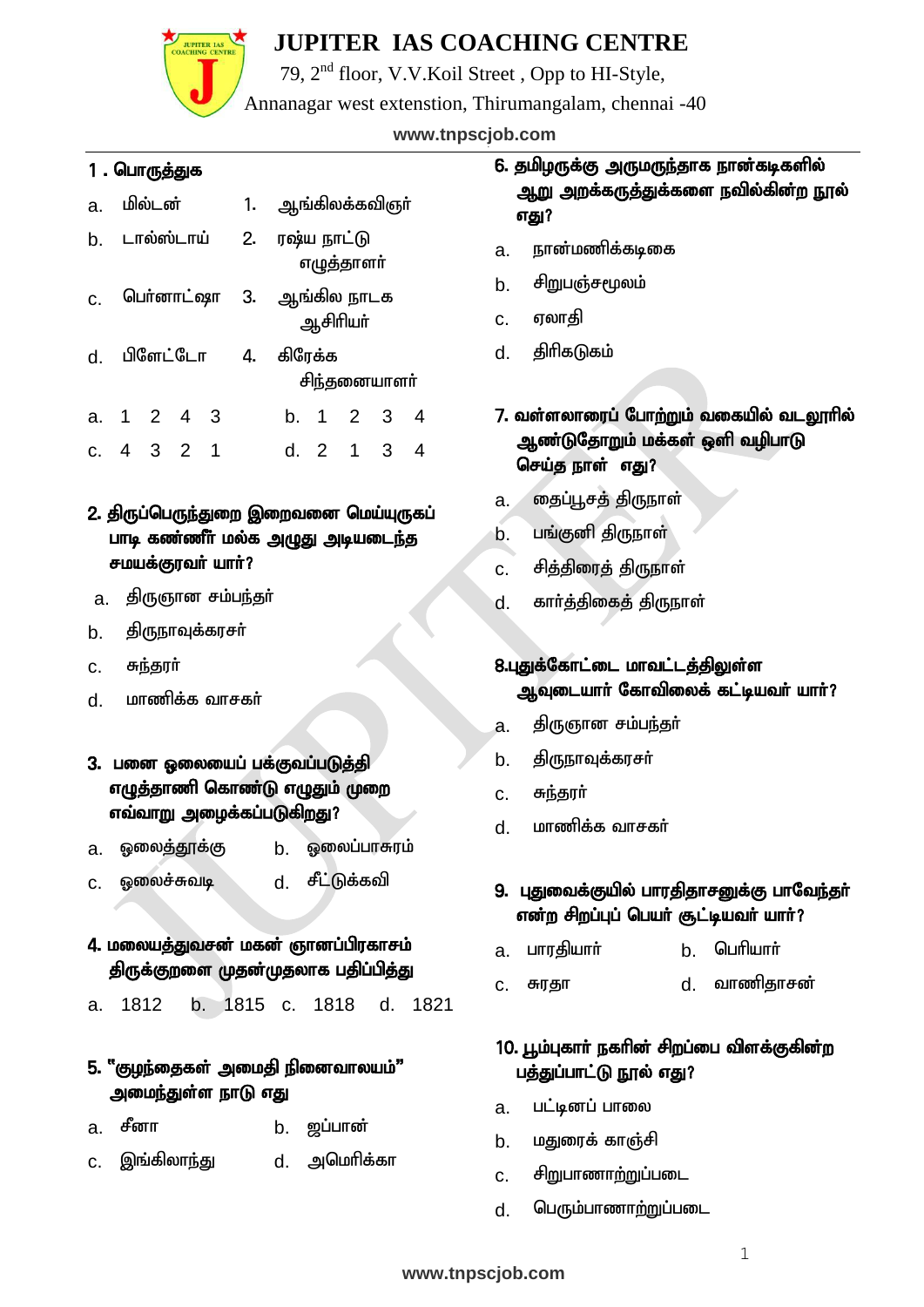**JUPITER IAS** 

79, 2nd floor, V.V.Koil Street , Opp to HI-Style,

Annanagar west extenstion, Thirumangalam, chennai -40

Cell: 81483 35766, 84281 76158

|                                                                    | 11. மக்களிடையே விடுதலை உணர்வை<br>ஊட்டிய முத்து ராமலிங்கத் தேவரை<br>"தேசியம் காத்த செம்மல்" என அழைத்தவா் |                                      | 15. தேம்பாவணி என்ற நூலில் உள்ள<br>காண்டங்கள், படலங்கள் மற்றும்<br>பாடல்களின் எண்ணிக்கை முறையே |                |  |  |  |
|--------------------------------------------------------------------|---------------------------------------------------------------------------------------------------------|--------------------------------------|-----------------------------------------------------------------------------------------------|----------------|--|--|--|
| <b>шпп்?</b>                                                       |                                                                                                         | 3,34,3615<br>a.                      | 3,33,3615<br>b.                                                                               |                |  |  |  |
| அறிஞா் அண்ணா<br>a.                                                 |                                                                                                         | 3,36, 3615<br>C.                     | 3,36,3621<br>d.                                                                               |                |  |  |  |
| தந்தை பெரியார்<br>b.                                               |                                                                                                         |                                      |                                                                                               |                |  |  |  |
| பாரதிதாசன்<br>c.                                                   |                                                                                                         | 16. வெற்றி ஒன்றையே குறிக்கோளாகக்     |                                                                                               |                |  |  |  |
| திரு.வி.க<br>d.                                                    |                                                                                                         | எது?                                 | கொண்டு பகை வேந்தா்கள் இருவரும்<br>நேருக்கு நேராக போரிடும் திணை வகை                            |                |  |  |  |
|                                                                    | 12. மூவலூா் இராமாமிா்தம் அம்மையாரை<br>தமிழகத்தின் அன்னிபெசண்ட் எனப்                                     | காஞ்சித்திணை<br>a.                   | நொச்சித் திணை<br>b.                                                                           |                |  |  |  |
| புகழ்ந்தவா்                                                        |                                                                                                         | உழிஞைத்<br>C.                        | தும்பைத் திணை<br>d.                                                                           |                |  |  |  |
| காந்தி<br>a.                                                       | திரு.வி.க<br>b.                                                                                         | திணை                                 |                                                                                               |                |  |  |  |
| அண்ணா<br>c.                                                        | பெரியார்<br>d.                                                                                          |                                      |                                                                                               |                |  |  |  |
|                                                                    |                                                                                                         | பொருத்துக<br>17.                     |                                                                                               |                |  |  |  |
| 13. மறைந்து போன ஓவியத்திற்கு                                       |                                                                                                         | நற்றிணை<br>a.                        | 1.<br>13 முதல் 31                                                                             |                |  |  |  |
|                                                                    | இடைக்காலத்தில் புத்துயிர் ஊட்டியவர்கள்                                                                  |                                      | அடி வரை                                                                                       |                |  |  |  |
| <b>шпп்?</b>                                                       |                                                                                                         | குறுந்தொகை<br>b.                     | 2.<br>3 முதல் 6<br>அடிவரை                                                                     |                |  |  |  |
| சேரர்கள்<br>a.                                                     | சோழர்கள்<br>b.                                                                                          | ஐங்குறு நூறு<br>Ĉ.                   | 3.<br>4 முதல் 8 அடி                                                                           |                |  |  |  |
| பாண்டியர்கள்<br>c.                                                 | பல்லவர்கள்<br>d.                                                                                        |                                      | வரை                                                                                           |                |  |  |  |
| 14. பொருத்துக                                                      |                                                                                                         | d.<br>அகநானூறு                       | 4.<br>9 முதல் 12<br>அடிவரை                                                                    |                |  |  |  |
| அண்டப்பகுதியின்<br>a.                                              | 1.<br>புறநானூறு                                                                                         | a.<br>4 3 2 1                        | $4 \quad 1$<br>b. 3                                                                           | $\overline{2}$ |  |  |  |
| உண்டப்<br>பிறக்கம்                                                 |                                                                                                         | c. 4 2 3 1                           | d. 2<br>$4 \quad 3$<br>$\mathbf{1}$                                                           |                |  |  |  |
| வறிது நிலை இய<br>b.                                                | பதிற்றுப்பத்து<br>2.                                                                                    |                                      |                                                                                               |                |  |  |  |
| காயமும்                                                            |                                                                                                         | 18. பறம்பு மலையில் நடைபெற்ற விழாவில் |                                                                                               |                |  |  |  |
| தீம்பிழி எந்திரம்<br>c.                                            | பெருங்கதை<br>3.                                                                                         |                                      | கவியரசு என்னும் பட்டம் பெற்றவர் யார்?                                                         |                |  |  |  |
| பந்தல் வருந்த                                                      |                                                                                                         | துரைராசு<br>а.                       | b. துரை மாணிக்கம்                                                                             |                |  |  |  |
| அந்தக் கேணியும்<br>d.<br>எந்திரக்                                  | திருவாசகம்<br>4.                                                                                        | இராசகோபாலன்<br>C.                    | d. அரங்கசாமி                                                                                  |                |  |  |  |
| கிணறும்                                                            |                                                                                                         |                                      | 19. க.சச்சிதானந்தன் எழுதிய ஆனந்தத் தேன்                                                       |                |  |  |  |
| 2 <sub>3</sub><br>$\overline{4}$<br>$\overline{\phantom{1}}$<br>a. | b.4<br>2<br>3<br>$\mathbf 1$                                                                            | ஆண்டு                                | என்ற கவிதைத் தொகுப்பு வெளிவந்த                                                                |                |  |  |  |
| $\overline{4}$<br>2 <sub>3</sub><br>$\overline{1}$<br>C.           | d. 1<br>2<br>$\overline{4}$<br>3                                                                        |                                      |                                                                                               |                |  |  |  |
|                                                                    |                                                                                                         | 1954<br>b.<br>a.                     | 1963<br>1957 c.<br>d.                                                                         | 1964           |  |  |  |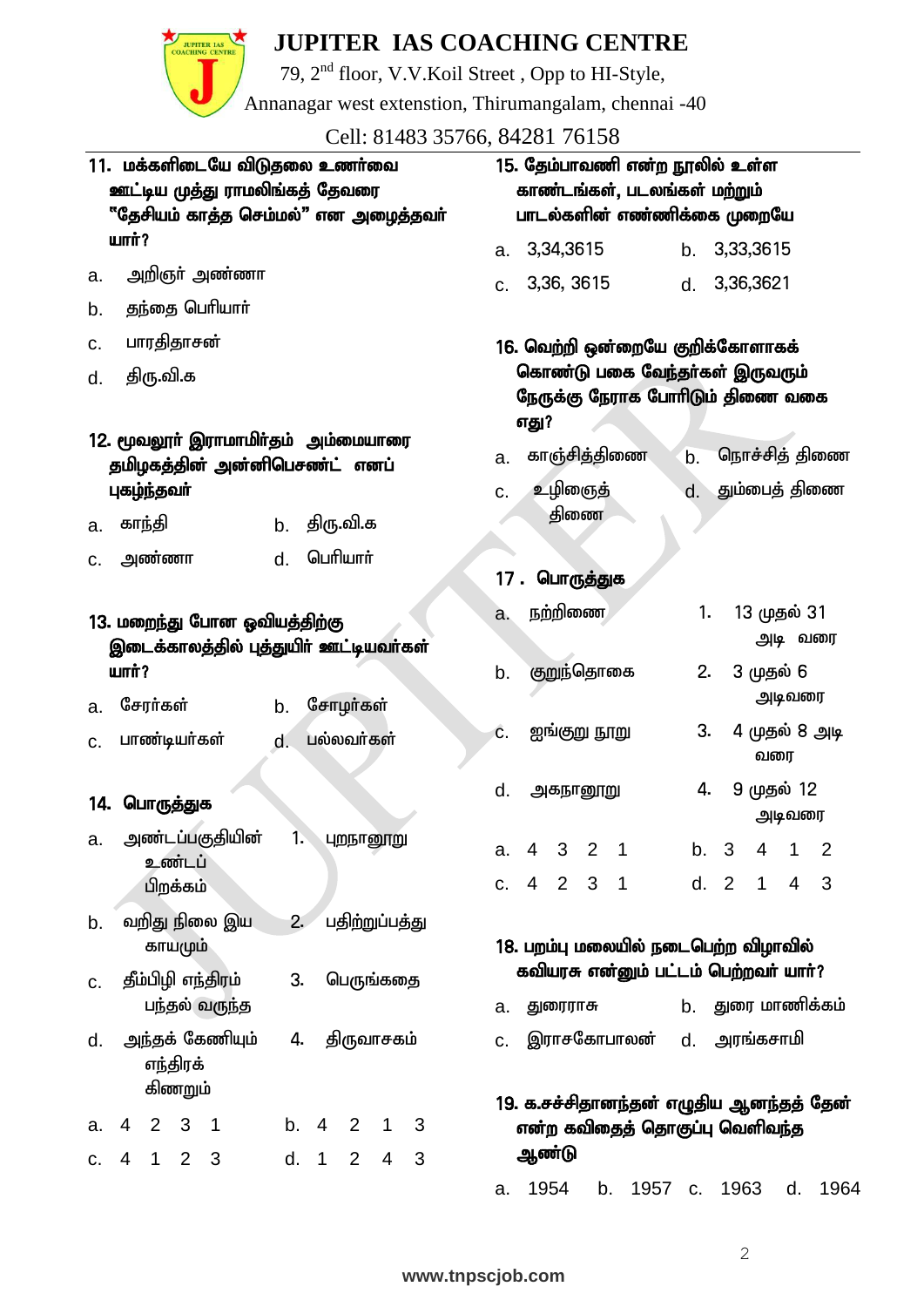ℭ

JUPITER IAS

79, 2nd floor, V.V.Koil Street , Opp to HI-Style,

Annanagar west extenstion, Thirumangalam, chennai -40

Cell: 81483 35766, 84281 76158

| 20. யாருடைய ஆட்சிக்காலம் "செப்பு<br>திருமேனிகளின் பொற்காலம்" எனப்                                                  | ரா.பி.சேதுப்பிள்ளை b.<br>கால்டுவெல்<br>a.<br>ச. அகத்தியலிங்கம் d.<br>ஹிராஸ்<br>C.                          |
|--------------------------------------------------------------------------------------------------------------------|------------------------------------------------------------------------------------------------------------|
| போற்றப்படுகிறது.                                                                                                   | பாதிரியார்                                                                                                 |
| சேரர்காலம்<br>சோழா்காலம்<br>b.<br>a.                                                                               |                                                                                                            |
| பாண்டியர் காலம்<br>பல்லவர் காலம்<br>d.<br>C.                                                                       | 26. தமிழகத்தில் மோலி என்னும் எழுத்து<br>முறையை புகுத்தியவர்கள் யார்?                                       |
| 21. பொருந்தா இணையைத் தேர்க                                                                                         | பல்லவர்கள்<br>நாயக்கர்கள்<br>b.<br>a.                                                                      |
| வாயைத் திறப்பது - அ,ஆ<br>a.                                                                                        | மராத்தியர்கள்<br>பாண்டியர்கள்<br>d.<br>C.                                                                  |
| நா விளிம்பு தொடுவது - இ,ஈ<br>b.                                                                                    |                                                                                                            |
| உதடுகள் குவிப்பது - உ <sub>,</sub> ஊ<br>c.                                                                         | 27. பொருள்கோள்கள் எத்தனை வகைப்படும்?                                                                       |
| நடு அண்ணம் தொடுவது - எ,ஏ<br>d.                                                                                     | 6<br>5 <sup>5</sup><br>$\mathbf b$ .<br>c. 7<br>d. 8<br>a.                                                 |
| 22. சீவலமங்கை தென்கரை நாடு<br>எனப்போற்றப்படுகின்ற நாடு எது?                                                        | 28. ரூபாயத் எனும் பெயரில் உமர் கய்யாம்<br>எழுதிய பாடல்களை  தமிழில் மொழி                                    |
| திருநெல்வேலி<br>b. தாமிரபரணி<br>a.                                                                                 | பெயர்த்தவர் யார்?                                                                                          |
| முக்கூடல்<br>மருதூா்<br>d.<br>C.                                                                                   | கவிமணி<br>பாரதிதாசன்<br>b.<br>a.                                                                           |
|                                                                                                                    | வாணிதாசன்<br>d.<br>சுரதா<br>C.                                                                             |
| 23. புகார் நகரைத் தலைநகராகக் கொண்டு<br>ஆண்ட கிள்ளி வளவனால் அடக்க முடியாத<br>குறுநில மன்னன் யாா்?                   | அறிஞா் அண்ணா கடிதம் எழுதிய நாள்<br>29.                                                                     |
| b.<br>ஒய்<br>ஆய்<br>a.                                                                                             | பிப்ரவரி 22<br>b. ஜனவரி 14<br>a.                                                                           |
| பேகன்<br>காரி<br>d.<br>C.                                                                                          | அக்டோபர் 2<br>d. ஜூலை 17<br>C.                                                                             |
| 24. தென்னிந்தியச் சமூக சீர்திருத்தத்தின்<br>தந்தை எனப் போற்றப்படுபவா்                                              | 30. எள் செடியின் விதையிலிருந்து நெய்<br>கண்டுபிடித்த நாளே தீபாவளி என<br>புதியதோர் விளக்கம் தந்தவர்?        |
| பெரியார்<br>a.                                                                                                     | பெரியார்<br>வள்ளலார்<br>b.<br>a.                                                                           |
| அம்பேத்கா்<br>b.                                                                                                   | d. அண்ணா<br>காத்தவராயன்<br>C.                                                                              |
| அயோத்திதாச பண்டிதா்<br>C.                                                                                          |                                                                                                            |
| திரு.வி.க.<br>d.                                                                                                   | (ii) Language II (English)                                                                                 |
| 25. உலகினில் நாகாீகம் முழுவதும் அழிந்து<br>விட்டாலும் திருக்குறளும், கம்பன்<br>காவியமும் இருந்தால் போதும் மீண்டும் | 31. Choose the correct alternative<br>A person who ______ on his own effort has<br>the best chance to win. |
| புதுப்பித்துவிடலாம் எனக் கூறியவா்                                                                                  | makes<br>b. puts<br>a.                                                                                     |



 $\frac{1}{3}$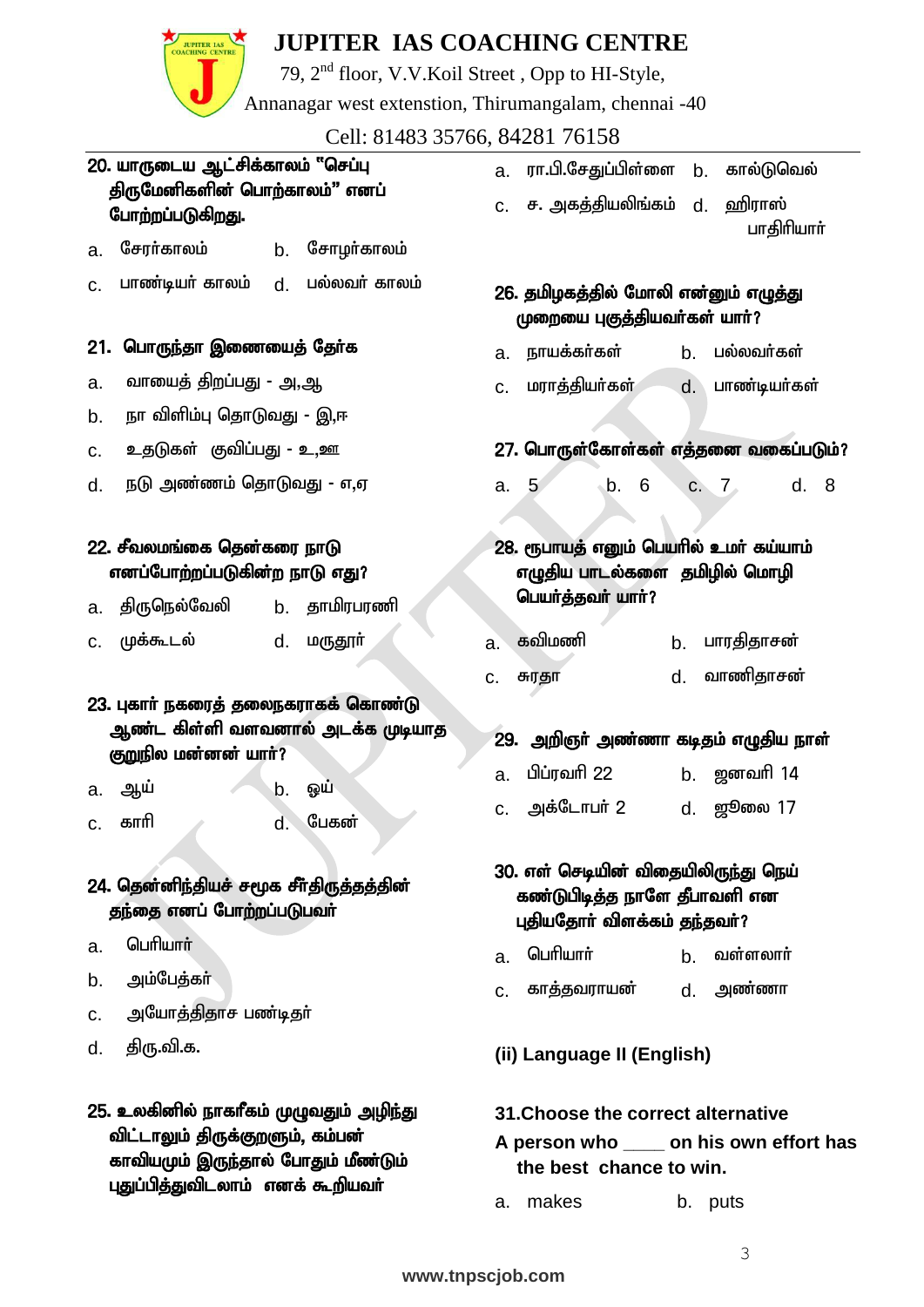|     |                                                                |    | <b>JUPITER IAS COACHING CENTRE</b>                                                |                                                  |                                                                                    |    |               |                  |    |      |
|-----|----------------------------------------------------------------|----|-----------------------------------------------------------------------------------|--------------------------------------------------|------------------------------------------------------------------------------------|----|---------------|------------------|----|------|
|     |                                                                |    | 79, 2 <sup>nd</sup> floor, V.V.Koil Street, Opp to HI-Style,                      |                                                  |                                                                                    |    |               |                  |    |      |
|     |                                                                |    | Annanagar west extenstion, Thirumangalam, chennai -40                             |                                                  |                                                                                    |    |               |                  |    |      |
|     |                                                                |    | Cell: 81483 35766, 84281 76158                                                    |                                                  |                                                                                    |    |               |                  |    |      |
| C.  | relies                                                         | d. | runs                                                                              | d.                                               | The traveller said to the farmer,"Can<br>you tell me where is the nearest<br>inn?" |    |               |                  |    |      |
|     | Complete the passage (32 to 35)                                |    |                                                                                   |                                                  |                                                                                    |    |               |                  |    |      |
|     |                                                                |    | The conflict between the factory workers                                          |                                                  |                                                                                    |    |               |                  |    |      |
|     | was $(32)$ in a magazine by a<br>columnist in Britan, Soon the |    |                                                                                   | Fill in the blanks with suitable question<br>tag |                                                                                    |    |               |                  |    |      |
|     | government came in action and took                             |    |                                                                                   |                                                  | 37. It is not a costly book, ____?                                                 |    |               |                  |    |      |
|     |                                                                |    | (33) steps against the factory                                                    | a.                                               | isn't it                                                                           |    | b. is it      |                  |    |      |
|     | owner. Then the workers _____ (34)                             |    |                                                                                   | C.                                               | was it                                                                             |    |               | d. has it        |    |      |
|     |                                                                |    | their opposition and became _____ (35)<br>to resume their work with a great deal. |                                                  |                                                                                    |    |               |                  |    |      |
| 32. |                                                                |    |                                                                                   |                                                  | 38. She has finished her lunch,                                                    |    |               |                  |    |      |
| а.  | published                                                      | b. | read                                                                              | a.                                               | has she                                                                            |    | $b^{\dagger}$ | have she         |    |      |
| c.  | found                                                          | d. | made                                                                              |                                                  |                                                                                    |    |               |                  |    |      |
| 33. |                                                                |    |                                                                                   | C.                                               | hadn't she                                                                         |    | d.            | hasn't she       |    |      |
|     |                                                                |    |                                                                                   |                                                  |                                                                                    |    |               |                  |    |      |
| a.  | puzzled                                                        | b. | beneficial                                                                        |                                                  | 39. Fill in the blanks with suitable verb                                          |    |               |                  |    |      |
| c.  | humorous                                                       | d. | drastic                                                                           |                                                  | The famous juggler and conjurer ___<br>too unwell to perform.                      |    |               |                  |    |      |
| 34. |                                                                |    |                                                                                   | a.                                               | b.<br><b>is</b>                                                                    | am | $C_{\cdot}$   | are              | d. | were |
|     | a. called                                                      | b. | withdrew                                                                          |                                                  |                                                                                    |    |               |                  |    |      |
| C.  | tackled                                                        | d. | observed                                                                          |                                                  | 40. Fill in the blanks                                                             |    |               |                  |    |      |
| 35. |                                                                |    |                                                                                   |                                                  | Open your book at page-10, Here the                                                |    |               |                  |    |      |
| а.  | charged                                                        | b. | further                                                                           |                                                  | verb is                                                                            |    |               |                  |    |      |
| c.  | cruel                                                          | d. | agreeable                                                                         | a.                                               | imperative                                                                         |    |               | b. indicative    |    |      |
|     |                                                                |    |                                                                                   | c.                                               | subjunctive mood                                                                   |    |               | d. none of these |    |      |
|     | 36. Select the one which expresses the                         |    |                                                                                   |                                                  |                                                                                    |    |               |                  |    |      |
|     | correct direct speech                                          |    |                                                                                   |                                                  | 41. Fill in the blanks with suitable verb                                          |    |               |                  |    |      |
|     | The traveler enquired of the farmer if he                      |    |                                                                                   | Be careful! This is where I ____.                |                                                                                    |    |               |                  |    |      |
|     | could tell him the way to the nearest<br>inn.                  |    |                                                                                   | a.                                               | slept                                                                              |    |               | b. slipped       |    |      |
|     |                                                                |    |                                                                                   | c.                                               | sleeped                                                                            |    |               | d. sleeked       |    |      |
| a.  | is the nearest inn?"                                           |    | The traveller said to the farmer,"Where                                           |                                                  |                                                                                    |    |               |                  |    |      |
| b.  |                                                                |    | The traveller said to the farmer,"Which                                           |                                                  | 42. She told me that she was learning                                              |    |               |                  |    |      |
|     | is the way to the nearest inn?"                                |    |                                                                                   |                                                  | French. Here the sentence is in _____                                              |    |               |                  |    |      |
| C.  | The traveller said to the farmer,"Can<br>inn?"                 |    | you tell me the way to the nearest                                                | а.                                               | clause.<br>Adjective                                                               |    |               | b. Noun          |    |      |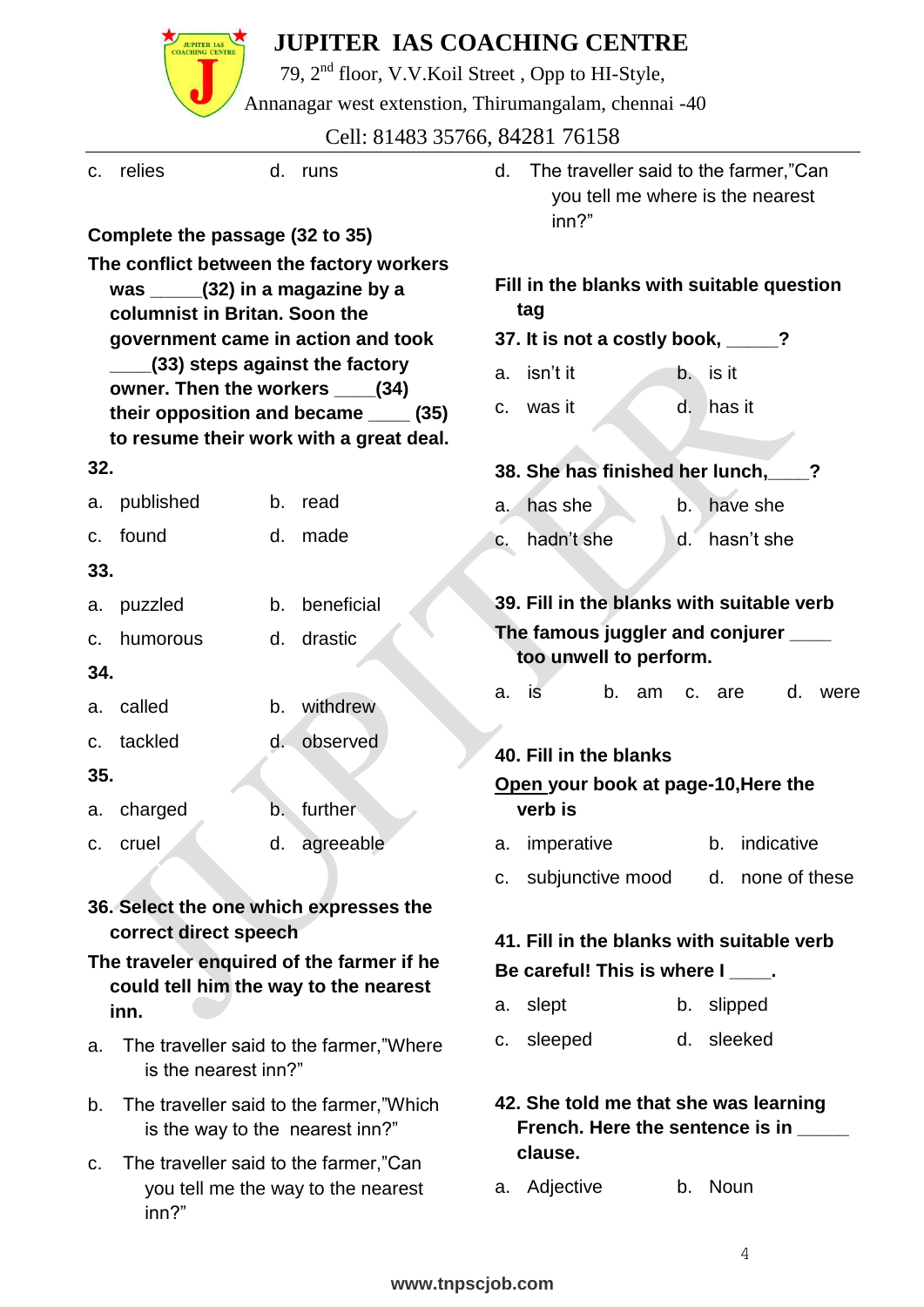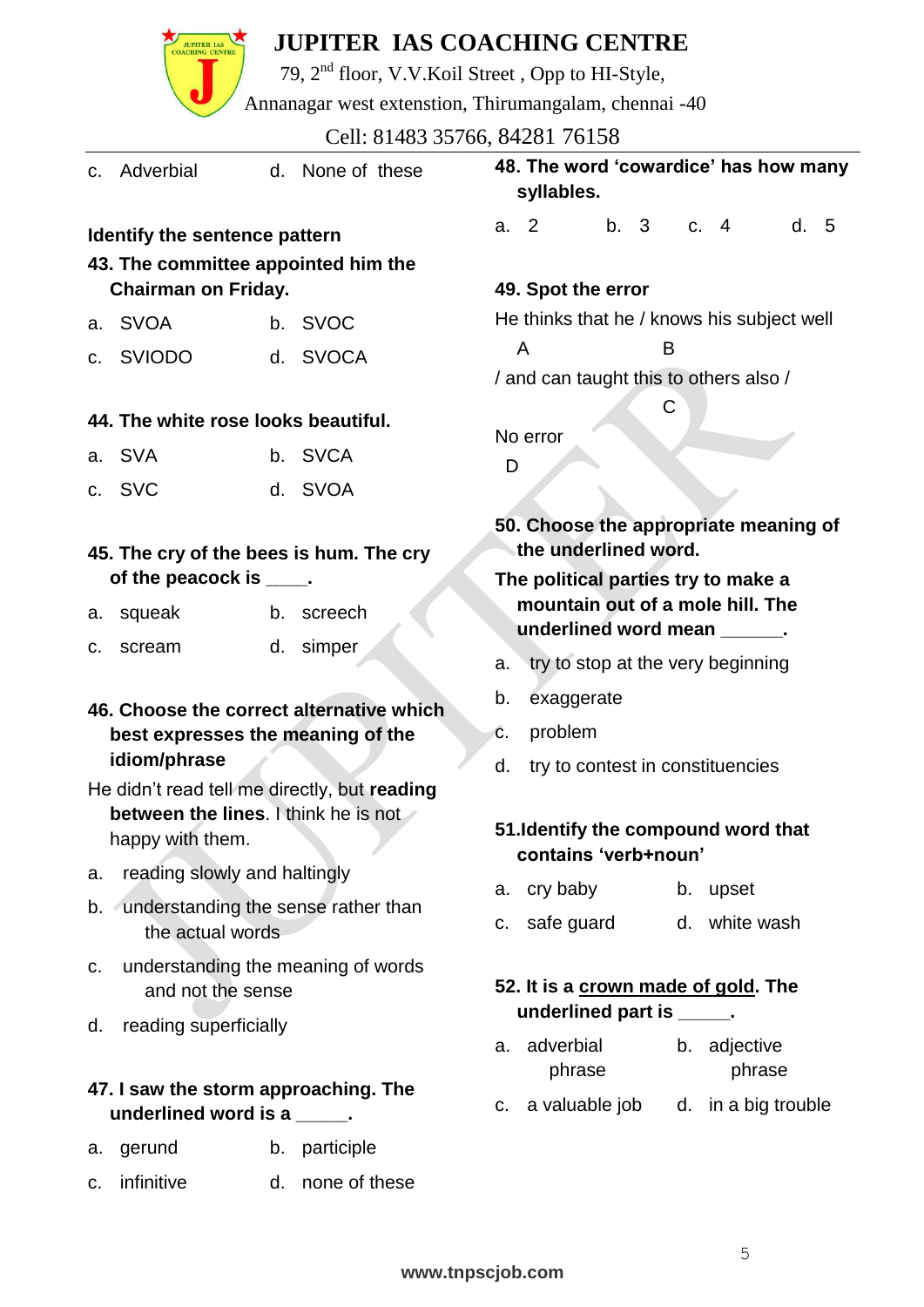79, 2nd floor, V.V.Koil Street , Opp to HI-Style, Annanagar west extenstion, Thirumangalam, chennai -40

Cell: 81483 35766, 84281 76158

|                                                                            | CEII. 01403 33700, 04201 70130                                                                                 |  |  |  |
|----------------------------------------------------------------------------|----------------------------------------------------------------------------------------------------------------|--|--|--|
| Attach a prefix to the bold words from<br>given below to complete sentence | 59. Lessons learned easily are soon<br>forgotten. The underlined word is a                                     |  |  |  |
| 53. The team are _____ beaten in their last                                |                                                                                                                |  |  |  |
| four games.                                                                | finite verb<br>b. transitive verb<br>a.                                                                        |  |  |  |
| d. dis<br>b. en<br>c. mis<br>un u<br>a.                                    | d. infinitive<br>participle<br>C.                                                                              |  |  |  |
| 54. A swimmer follows all measures of                                      | 60. Identify the superlative degree                                                                            |  |  |  |
| <b>Letter caution</b> before diving in the water.                          | Action speaks louder than words<br>a.                                                                          |  |  |  |
| b. mis<br>d.<br>c. re<br>pre<br>en<br>a.                                   | Leela is the oldest of hte two sisters<br>b.                                                                   |  |  |  |
|                                                                            | Kumar is not so wise as Kannan<br>$C_{\cdot}$                                                                  |  |  |  |
| 55. Identify the sentence<br>I have been living here for 5 years.          | Kannan is wiser than Kumar<br>d.                                                                               |  |  |  |
| a. Assertive<br>b. Imperative                                              | <b>III. உளவியல்</b>                                                                                            |  |  |  |
| Exclamatory d. Interrogative<br>C.                                         | 61.உடல் வளர்ச்சி வேகமாக நடைபெறும்<br>பருவம் எது?                                                               |  |  |  |
| 56. Fill in the blanks with suitable<br>preposition                        | குறுநடைப்பருவம் b. சிசுப் பருவம்<br>a.                                                                         |  |  |  |
| I am fond ____ music.                                                      | குமரப் பருவம்<br>பள்ளிப்பருவம்<br>d.<br>C.                                                                     |  |  |  |
| for<br>b. in<br>c. of<br>d.<br>a. on<br>57. Identify the kind of adverb    | 62. வளர்ச்சி ஹார்மோன் அளவுக்கு<br>அதிகமாக பிட்யூட்டரி சுரப்பியில் சுரக்கும்<br>போது ______ ஏற்படுகிறது,        |  |  |  |
| I shall be there definitely.                                               | குள்ளத் தன்மை<br>a.                                                                                            |  |  |  |
| Adverb of place<br>a.                                                      | கிரிடினிசம்<br>b.                                                                                              |  |  |  |
| Adverb of time<br>b.                                                       | அசாதாரண உடல் வளர்ச்சி<br>C.                                                                                    |  |  |  |
| Adverb of affirmation<br>C.                                                | முன் கழுத்துக் கழலை<br>d.                                                                                      |  |  |  |
| Adverb of reason<br>d.                                                     |                                                                                                                |  |  |  |
| 58. Identify the kind of pronoun.<br>One hardly knows what to do.          | 63. குழந்தையின் சுதந்திர உணர்வுக்கு<br>மதிப்பளிக்கும் போது தானே தொடங்கும்<br>திறன் _______ வயதில் ஏற்படுகிறது. |  |  |  |
| Reflexive pronoun<br>a.                                                    | a.  2-3 ஆண்டுகள்<br>b. முதல் ஆண்டு                                                                             |  |  |  |
| Emphasizing pronoun<br>b.                                                  | 6 ஆண்டு முதல்<br>d. 4-6 ஆண்டுகள்<br>C.                                                                         |  |  |  |
| Possessive pronoun<br>C.                                                   |                                                                                                                |  |  |  |

 $64.$  பியாஜேயின் " ஒருவருடைய அறிவு சாா் " என்ற சொல் கீழ்க்கண்ட ஒன்றை குறிக்க பயன்படுத்தப்படுகிறது.

d. Indefinite pronoun

**JUPITER IAS**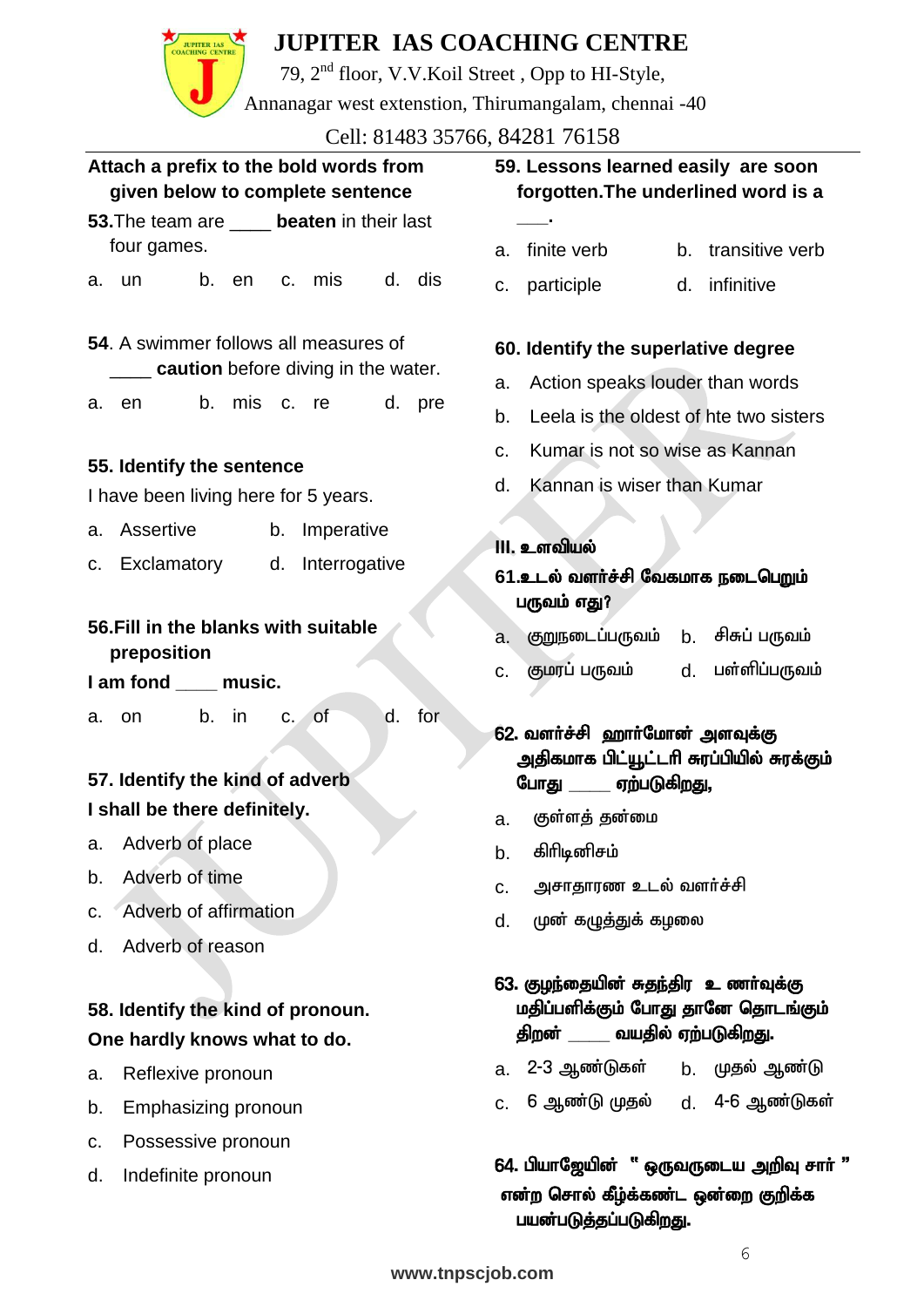

79, 2nd floor, V.V.Koil Street , Opp to HI-Style,

Annanagar west extenstion, Thirumangalam, chennai -40

Cell: 81483 35766, 84281 76158

- a. உருவக நிலை b. ஸ்கீமா
- c. செயல்திட்டம் d. சுயநலவாகும்
- $65.$  எரிக்சனின் கூற்றுப்படி மனிதனின் சமூக கோட்பாடு எத்தனை நிலைகளைக் கொண்டுள்ளது?
- $a \quad 6$  நிலை  $a \quad b \quad 4$  நிலை
- $c.$  10 நிலை  $d.$  8 நிலை

#### 66. கவனவீச்சு அறிய உதவும் கருவி

- a டாச்சிஸ்டாஸ்கோப் b. டெலஸ்கோப்
- c. கற்றல் அட்டைகள் d. மை தடை சோகனை

#### 67. ஒருவரின் ஆளுமைக் கோளாறுகளுக்கு அடிப்படையாக அமைவது

- a. மனவெழுச்சி அதிர்வுகள்
- b. மன உணர்ச்சிகள்
- c. மனமகிழ்ச்சிகள்
- d. **மன** நலம்

#### 68. ஒழுக்க வளர்ச்சியை பற்றி கூறிய உளவியல் அறிஞா்

- a. மக்டூகல் **b. தார்ண்டைக்**
- $c.$  பாவ்லவ் $d.$  பியாஜே

#### 69. நுண்ணறிவு இரு காரணிகளால் ஆனது என கூறிய உளவியல் அறிஞா்

- a. ஸ்பியர்மென் b. வெக்ஸ்லா்
- c. gpahN[ d. gpNd

#### <u>70. நுண்ணறிவு</u> ஈவு என்பது

a.  $\text{I} \cdot \text{I} \cdot \text{I} \cdot \text{I} = \text{I} \cdot \text{I} \cdot \text{I} \cdot \text{I} \cdot \text{I} \cdot \text{I} \cdot \text{I} \cdot \text{I} \cdot \text{I} \cdot \text{I} \cdot \text{I} \cdot \text{I} \cdot \text{I} \cdot \text{I} \cdot \text{I} \cdot \text{I} \cdot \text{I} \cdot \text{I} \cdot \text{I} \cdot \text{I} \cdot \text{I} \cdot \text{I} \cdot \text{I} \cdot \text{I} \cdot \text{I} \cdot \text{I} \cdot \text{I} \cdot \$ கால வயது (CA)

- b.  $\text{E} = \text{B}$  в то оли  $\text{B}$  (MA)  $\times 100$ மன வயகு $i$  (CA)
- c.  $\text{E} = \text{B}$  в по оли  $\text{E}$  (MA)  $\div 100$ மன $\omega$  வயது  $(CA)$
- $d.$  E.F. =  $\mu$  at all  $\mu$  and  $\mu$  and  $\mu$  and  $\mu$  and  $\mu$  and  $\mu$  and  $\mu$  and  $\mu$  and  $\mu$  and  $\mu$  and  $\mu$  and  $\mu$  and  $\mu$  and  $\mu$  and  $\mu$  and  $\mu$  and  $\mu$  and  $\mu$  and  $\mu$  and  $\mu$  and  $\mu$  and  $\mu$  and கால வயது (CA)

#### 71. பிறருக்கு உதவி செய்யும் மனப்பான்மையை **எனலாம்**

- a. விரி சிந்தனை நெட் தா்ம சிந்தனை
- $c_{\cdot}$  இலட்சியம்  $d_{\cdot}$  குவி சிந்தனை

#### 72. கற்றல் வகைகளில் பொருந்தாத ஒன்று

- a. வாய்மொழிக்கற்றல்
- b. தொடர் கற்றல்

J

- <u>c. இணைத்து</u>க் கற்றல்
- d. மனப்பாடம் செய்து கற்றல்

#### 73. குழந்தையை குழந்தையாக கருத வேண்டும் என்று கூறியவர்

- a. ரூசோ b. வெக்ஸ்லா்
- c. gpNd d. fhf;Nd

#### 74. தன்னிச்சையாக எழும் துலங்களைச் சார்ந்த ஆக்க நிலையுறுத்தக் கற்றல் சோதனையில் ஸ்கின்னர் பயன்படுத்திய விலங்கு

- a. குரங்கு b. எலி
- c. eha; d. Gwh

#### 75. இவற்றுள் பொருத்தமான ஜோடியைக் கூறு

- a. கோலர் உட்காட்சி மூலம் கற்றல்
- b. ஸ்கின்னவ் கற்றல் விதி
- C. பால்லவ் தன்னிச்சையாக எழும்

 $\tau$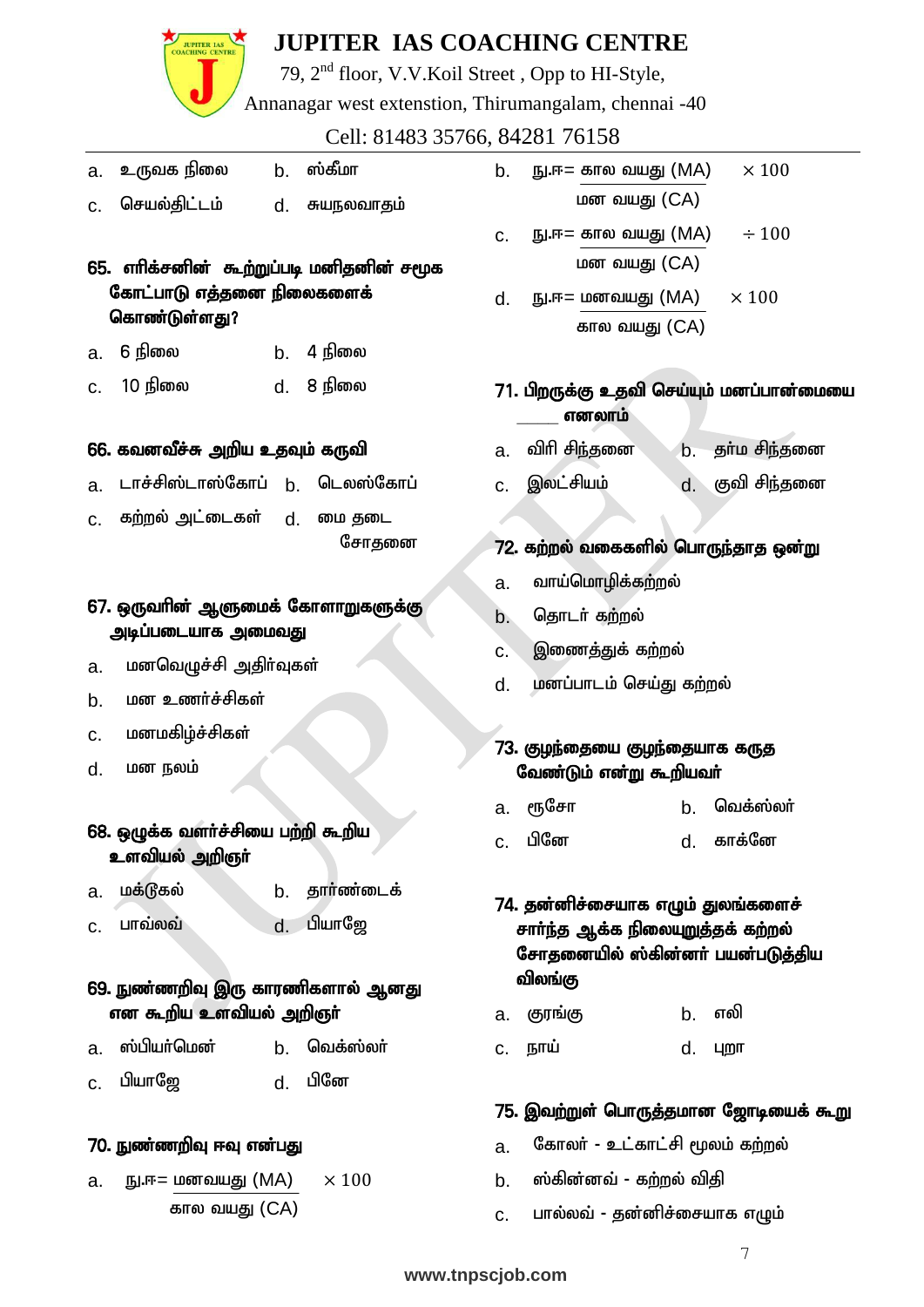

79, 2nd floor, V.V.Koil Street , Opp to HI-Style,

Annanagar west extenstion, Thirumangalam, chennai -40

Cell: 81483 35766, 84281 76158

துலங்களை சார்ந்த ஆக்க <u>நிலையுறுதுத்த</u>ல்

d. தார்ண்டைக் - ஆக்க நிலையுறுத்தல்

#### 76. இவற்றில் சிக்கலான பொதுமைக் கருத்து

- a. சதுரம்
- b. முக்கோணம்
- c. சிறிய நீல நிற சதுர கட்டை
- d. வட்டம்
- 77. இவைகளின் எது கற்றலுக்கு உதவாத காாணி
- a. தனிப்பட்ட காரணி
- b. உளம் சார்ந்த காரணி
- c. சமூக காரணி
- d. குழு காரணி

#### 78.மொழியில்லா சோகனை *, வ*கை சோதனையைச் சாரும்

- <u>a. ஆக்கச் சிந்த</u>னை <u>b. நுண்ணறிவு</u>
- <u>c. தனித்த</u>ன்மை d. ஆளுமைத்திறன்

#### 79.அறிவுசாா் கற்றல் அணுகுமுறை அல்லாதது

- a. பிரச்சனைத் தீர்தல்
- b. செய்து கற்றல்
- c. செயல்திட்ட முறை
- d. மனப்பாடம் செய்வித்தல்

#### 80. குழந்தைகளுக்கான கற்கும் உரிமையை <u>ஐ.நா. சபை எப்பொழுது</u> பிரகடனப்படுத்தியது?

| a. 1969 நவ 10 | b. 1979 ա. <del>ժ.</del> 20 |
|---------------|-----------------------------|
| c. 1959 நவ 20 | d. 1949 டிச 10              |

### 81. தார்ண்டைக்கின் பயிற்சி விதி எதன் முக்கியத்துவத்தை வலியுறுத்திக் கூறுகிறது?

- a. தூண்டுகோள் b. மறுபடி செய்தல்
- c. ghpR d. jz;lid

#### 82. கற்றலின் முக்கியக் காரணி ஒன்று

- a. தக்கவைத்தல் **b. நாட்ட**ம்
- c. கவனித்தல் , வர்ச்சி

#### 83. வெகு நாட்கள் நமது நினைவில் இருப்பவை

- a. படித்துக்கற்றல் b. கேட்டுக் கற்றல்
- c. **பலபுலன்** வழிக்கற்றல் d. பார்த்துக் கற்றல்

#### 84. கற்றலின் அடைவ

- a. திறன் b. அறிவு
- c. மனப்பான்மை d. இவை அனைக்தும்

#### 85. நடத்தை கோட்பாட்டின் அடிப்படை

- a. அறிவு b. தெளிவு
- c. தூண்டல் குமங்கல் d. உட்காட்சி

#### 86.சராசரி நுண்ணறிவு ஈவு

- a. 90-109 b. 70-79
- c. 110-119 d. 140-169

#### 87. பியாஜேயின் கோட்பாடு குழந்தைகளின்

- a. உளவியல் ரீதியான வளர்ச்சி
- b. மனவெழுச்சி பற்றியது
- c. அறிவு வளர்ச்சி பற்றியது
- d. உடல் வளர்ச்சி பற்றியது

**\_\_\_\_**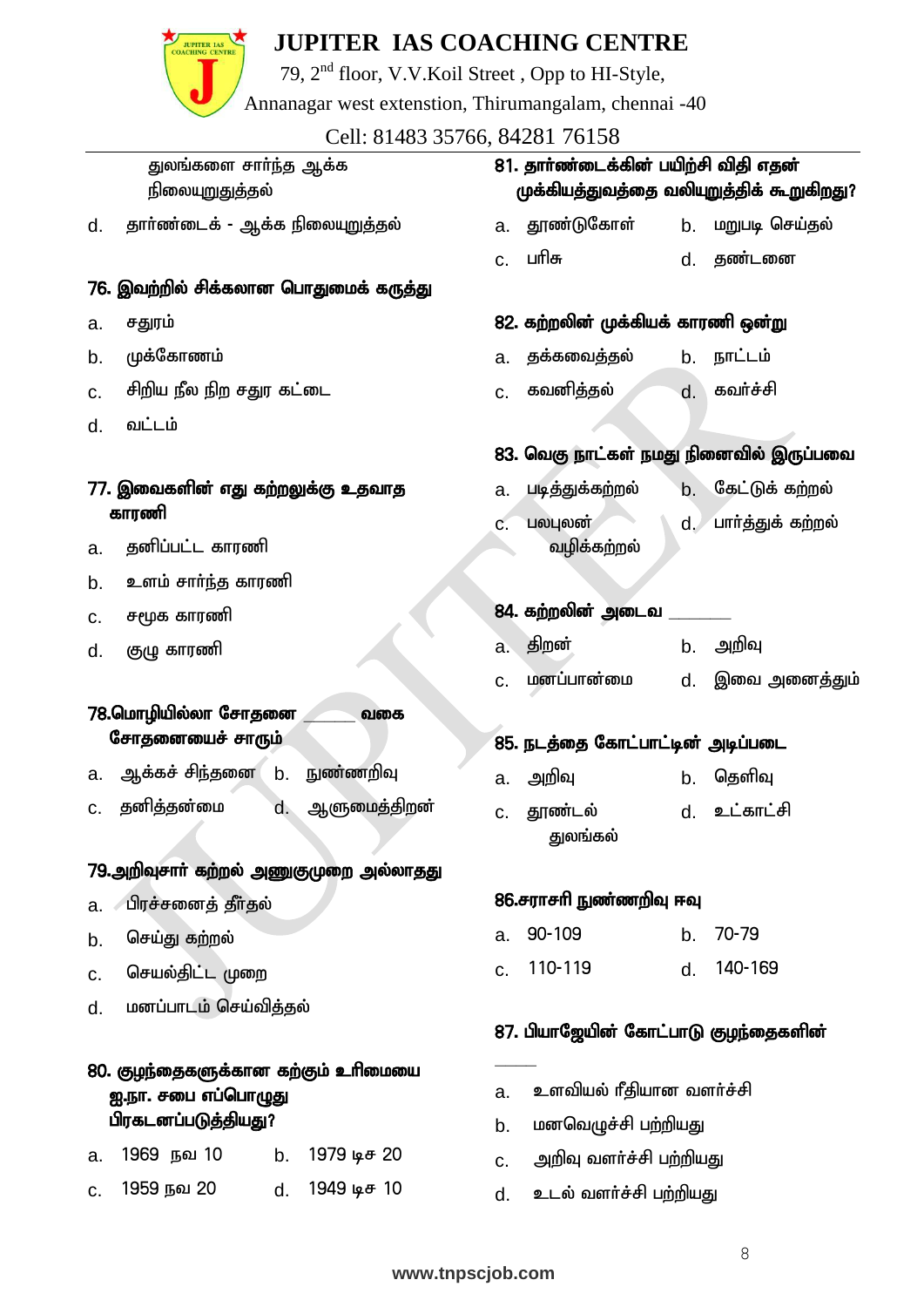

79, 2nd floor, V.V.Koil Street , Opp to HI-Style,

Annanagar west extenstion, Thirumangalam, chennai -40

Cell: 81483 35766, 84281 76158

|     | CCII. 01709 99700, 07201 70190<br>88. ஒரு குழந்தையின் முதல் ஆசிரியா்                   | 94. 3x+2Y=5 என்ற கோட்டின் சாய்வு                                                  |  |  |  |  |
|-----|----------------------------------------------------------------------------------------|-----------------------------------------------------------------------------------|--|--|--|--|
| a.  | முன் ஆரம்பப்பள்ளி ஆசிரியா்                                                             | $-\frac{2}{3}$<br>a. $\frac{3}{2}$ b. $-\frac{3}{2}$ c. $\frac{2}{3}$ d.          |  |  |  |  |
| b.  | ஆரம்பப் பள்ளி ஆசிரியர்                                                                 |                                                                                   |  |  |  |  |
| C.  | பெற்றோர்                                                                               | 95.1 செ.மீ ஆரமுள்ள கோளத்தின் கன அளவு                                              |  |  |  |  |
| d.  | சமூகம்                                                                                 | a. $3 \pi$ செ.மீ $b$ . 4 $\pi$ செ.மீ $^3$                                         |  |  |  |  |
|     | 89. தா்க்க ரீதியான சிந்தனை என்பது                                                      | c. $\frac{4}{3}\pi$ செ.மீ <sup>3</sup> d. $\frac{4}{3}\pi r^3$ செ.மீ <sup>3</sup> |  |  |  |  |
| a.  | குவி சிந்தனை                                                                           |                                                                                   |  |  |  |  |
| b.  | விரி சிந்தனை                                                                           | 96. ரகு ஒரு பொம்மையை ரூ.27.50 க்கு<br>வாங்கி ரூ.28.60 க்கு விற்றான் அவனுடைய       |  |  |  |  |
| C.  | ஆக்கப்பூா்வமான சிந்தனை                                                                 | லாப சதவீதத்தை கணக்கிடுக                                                           |  |  |  |  |
| d.  | ஆராய்தல்                                                                               | 5% b. 8% c. 6% d. 4%<br>$a^{\prime}$                                              |  |  |  |  |
| 90. | நினைவாற்றல் என்ற நூலின் முதல்<br>பிரதியை வெளியிட்டவா்                                  | 97. A மற்றும் B சேர்ந்து ஒரு வேலையை 4<br>நாட்களில் முடிப்பாா்கள். A மட்டும் அந்த  |  |  |  |  |
| a.  | b. ஜான் டூயி<br>எபிங்ஸ்                                                                | வேலையை 12 நாட்களில் முடிப்பார் எனில் B<br>மட்டும் அந்த வேலையை முடிக்க எத்தனை      |  |  |  |  |
| C.  | சிக்மண்ட்<br>d. வில்லியம் ஜேம்ஸ்                                                       | நாட்கள் ஆகும்,?                                                                   |  |  |  |  |
|     | பிராய்டு                                                                               | b. 9 c. 6<br>8<br>d. 5<br>a.                                                      |  |  |  |  |
|     | 91. A,B,C என்பவை3 கணங்கள் எனில்                                                        |                                                                                   |  |  |  |  |
|     | $AU(BUC) =$                                                                            | 98.3 கிலோகிராமுக்கும் 750 கிராமுக்கும்<br>உள்ள விகிதம்                            |  |  |  |  |
|     | a. $(AUB) \cap (AUC)$                                                                  | a. 3:1 b. 1:4 c. 4:1<br>d. 1:3                                                    |  |  |  |  |
| b.  | (AUB) U(AUC)                                                                           |                                                                                   |  |  |  |  |
| C.  | $(ADB)$ $U(ADC)$                                                                       | 99. வரைபடத்தாளில் புள்ளி P(-3,-4) எந்த                                            |  |  |  |  |
| d.  | (AUB) U(AnC)                                                                           | காற்பகுதியில் அமையும் ?                                                           |  |  |  |  |
|     |                                                                                        | முதற் காற்பகுதி<br>a.                                                             |  |  |  |  |
|     | $92.71/9$ ன் வா்க்கமூலம்                                                               | இரண்டாம் காற்பகுதி<br>b.                                                          |  |  |  |  |
| a.  | $\mathsf{b}$ .<br>$\frac{8}{9}$<br>$\frac{9}{8}$<br>c. $\frac{8}{3}$ d.<br>$rac{3}{8}$ | மூன்றாம் காற்பகுதி<br>C.                                                          |  |  |  |  |
|     |                                                                                        | நான்காம் காற்பகுதி<br>d.                                                          |  |  |  |  |
|     | 93. X அச்சும் Y அச்சும் வெட்டும் புள்ளி                                                |                                                                                   |  |  |  |  |
|     | a. (1,1)<br>b. $(-1,-1)$                                                               | 100. ஒரு எண்ணின் நான்கு மடங்குடன் 11<br>ஐக் கூட்டினால் 31 கிடைக்கிறது அந்த எண்    |  |  |  |  |
|     | c. $(1,-1)$<br>d. $(0,0)$                                                              | b. 2<br>6<br>c. 4<br>d.<br>a.                                                     |  |  |  |  |
|     |                                                                                        |                                                                                   |  |  |  |  |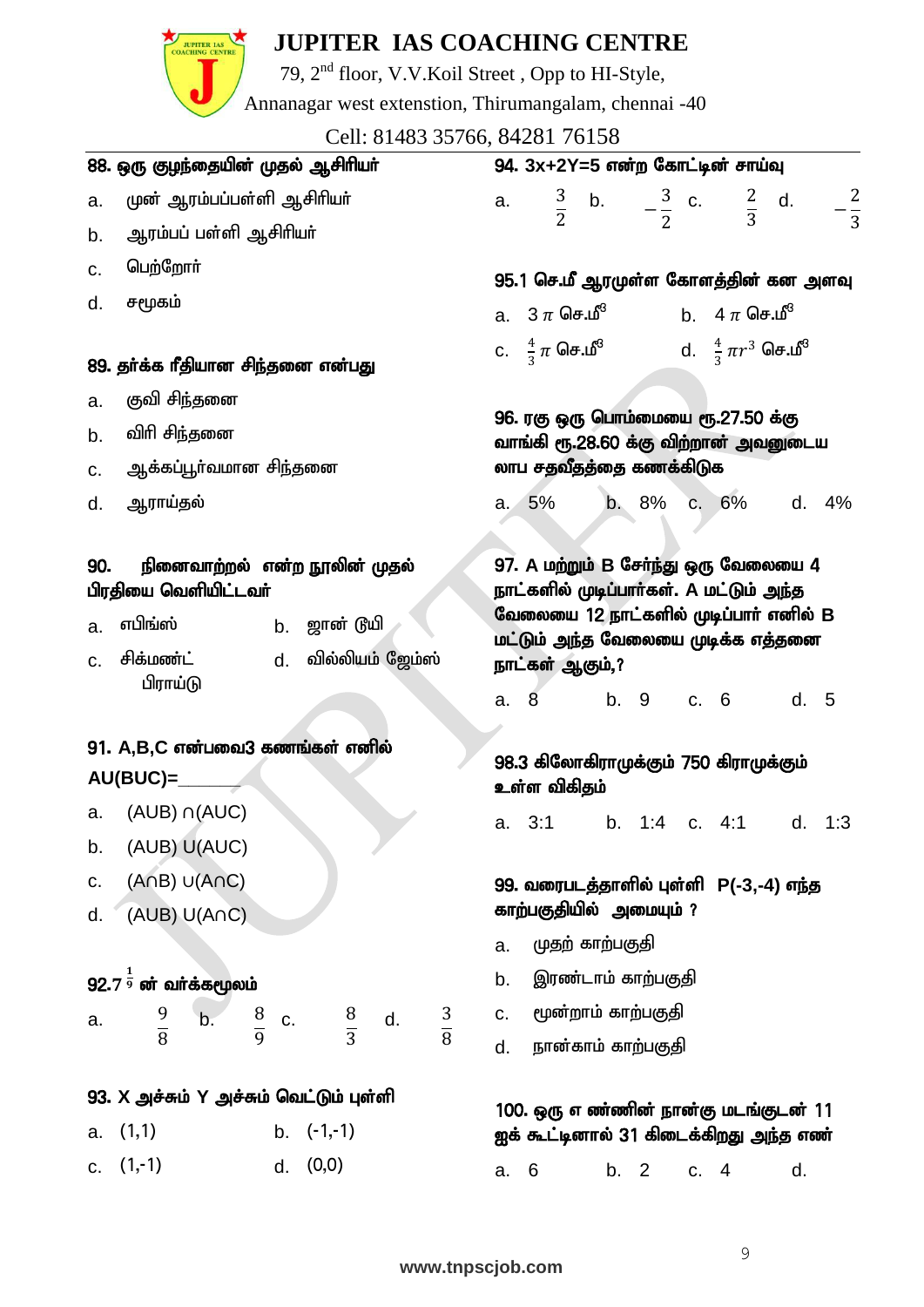

மொத்தம் 4 பேனாக்கள் 9 ரூபாய்க்கு

வாங்குவதற்கு பதிலாக இன்னும் 4 ரப்பா்கள்

## **JUPITER IAS COACHING CENTRE**

79, 2nd floor, V.V.Koil Street , Opp to HI-Style,

Annanagar west extenstion, Thirumangalam, chennai -40

Cell: 81483 35766, 84281 76158

| 101.ஒரு முக்கோணத்தின் மூன்று<br>பக்கங்களின் மையக் குத்துக் கோடுகள்<br>செல்லும் புள்ளி                                                                                                                                                                           | மொத்தம் 14 ரூபாய் மட்டும் கொடுத்து<br>வாங்கினால் ஒரு பேனாவின் விலை எவ்வளவு?<br>Rs.1.50<br>b. Rs.1.75<br>a.                                                                                                                                                                                                                   |  |  |
|-----------------------------------------------------------------------------------------------------------------------------------------------------------------------------------------------------------------------------------------------------------------|------------------------------------------------------------------------------------------------------------------------------------------------------------------------------------------------------------------------------------------------------------------------------------------------------------------------------|--|--|
| நடுக்கோட்டு மையம்<br>a.                                                                                                                                                                                                                                         | Rs.2.25<br>d. None of these<br>C.                                                                                                                                                                                                                                                                                            |  |  |
| சுற்று வட்ட மையம்<br>b.                                                                                                                                                                                                                                         |                                                                                                                                                                                                                                                                                                                              |  |  |
| செங்கோட்டு மையம்<br>C.                                                                                                                                                                                                                                          | 106.மோகனின் தாய் அவன் சகோதரியை விட                                                                                                                                                                                                                                                                                           |  |  |
| உள் வட்ட மையம்<br>d.                                                                                                                                                                                                                                            | இரண்டு மடங்கு அதிக வயதும், அவனுடைய<br>தந்தை அவனைவிட 20 வயதும்                                                                                                                                                                                                                                                                |  |  |
| 102. ஒரு தண்ணீா் தொட்டியின் மூன்றில் ஒரு<br>பகுதி 80 லிட்டர் தண்ணீருடன்<br>நிரப்பப்பட்டுள்ளது . தொட்டியின் அரைபகுதி<br>நிரப்பப்பட்டால், அதிலுள்ள தண்ணீரின் அளவு<br>எத்தனை லிட்டா் ஆகும்?                                                                        | அதிகமுள்ளவா்கள். மோகனின் சகோதாி<br>பிறந்த பொழுது அவனுக்கு வயது 5<br>தற்ொபழுது அவன் சகோதரியின் வயது 17<br>என்றால் மோகனின் பெற்றோர் வயது என்ன?<br>b. 38,40 c. 34,42 d. 42,34<br>a. 34,35                                                                                                                                       |  |  |
| 120 லிட்டர்<br>160 லிட்டர்<br>b <sub>1</sub><br>a.                                                                                                                                                                                                              |                                                                                                                                                                                                                                                                                                                              |  |  |
| 80 லிட்டர்<br>240 லிட்டர்<br>d.<br>C <sub>1</sub><br>103. தேனீர் தூள் விற்பவர் இருவகை<br>டீத்தூள்களை 5க்கு 4 என்ற விகிதத்தில்<br>கலக்கிறாா். முதல் தர தேனீா் தூளின் விலை<br>கிலோவிற்கு ரூ,20 ம், இரண்டாம் ரக தூளின்<br>விலை கிலோ ரூ.30 ஆகும். கலப்படம் செய்த டீ | 107.A,B இருவரும் ஒரேஇடத்தில் ஆரம்பித்து,<br>அதேவழியில் ஒரே இடத்தை சென்றடைய<br>வேண்டும். A காலை 8 மணிக்கு தொடங்கி,<br>மணிக்கு 40 கி.மீட்டர் வேகத்தில் ஓட்டுகிறார்.<br>B காலை 9 மணிக்கு புறப்பட்டு மணிக்கு 50<br>கி.மீட்டர் வேகத்தில் ஒட்டுகிறாா;. B,A வை<br>சென்றடைய எவ்வளவு நேரம் ஆகும்?<br>3 மணிகள்<br>4 மணிகள்<br>b.<br>a. |  |  |
| தூளை கிலோ ரூ.27.50 என்ற விகிதத்தில்<br>விற்றால் கிடைக்கும் இலாப சகவிகிதத்தை<br>கண்டுபிடி                                                                                                                                                                        | 5 மணிகள்<br>6 மணிகள்<br>d.<br>C.                                                                                                                                                                                                                                                                                             |  |  |
| 12 1/2 %<br>10%<br>b.<br>a.<br>15%<br>d.<br>7 1/2 %<br>c.                                                                                                                                                                                                       | 108. ரூ.20க்கு வாங்கப்பட்ட ஒரு பொம்மை<br>ரூ.10க்கு விற்கப்படுவதால் ஏற்படும் நஷ்ட<br>சதவீதம்                                                                                                                                                                                                                                  |  |  |
| 104. ஒரு காசு இருமுறை சுண்டிவிடப்பட்டது.<br>அதன் தலையும் வாலும் (பூ, தலை) தரையில்<br>விழுவதற்குாிய நிகழ்தகவு என்ன?<br>b. 0.50 c. 0.75<br>a. 0.25<br>d. 1.00                                                                                                     | b. 75% c. 100%<br>d. 50%<br>a. 25%<br>$109.4 a2$ , $3A2$ ன் கூடுதல்<br>a. 12a <sup>2</sup> b. 7a <sup>2</sup> c. 7a <sup>4</sup> d. 12a <sup>4</sup>                                                                                                                                                                         |  |  |
| 105. ஒரு கண்காட்சியில் நான் 6 ரப்பா்களும், 2<br>பேனாக்களும் 15 ரூபாய்க்கு வாங்கினேன்.                                                                                                                                                                           | 110.கீழ்க்கண்டவற்றுள் எது விகிதமுறா எண்<br>அல்ல                                                                                                                                                                                                                                                                              |  |  |

a.  $\sqrt{49}$  b.  $\sqrt{5}$  c.  $\sqrt{7}$  d.  $\sqrt{13}$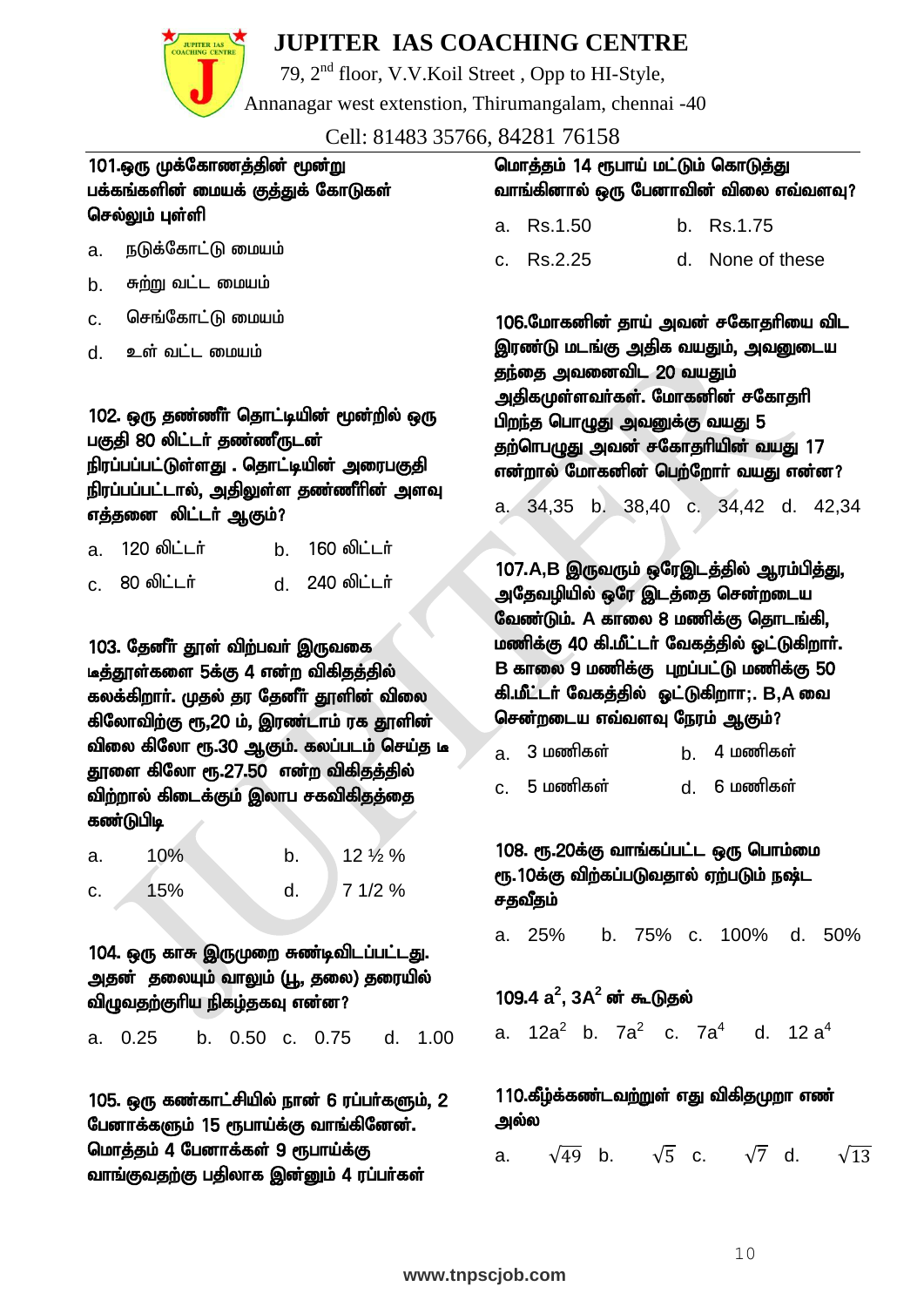

79, 2nd floor, V.V.Koil Street , Opp to HI-Style,

Annanagar west extenstion, Thirumangalam, chennai -40

Cell: 81483 35766, 84281 76158

| $\overline{111. \frac{Sin\,36^{\circ}}{Cos54^{\circ}}}$ ன் மதிப்பு காண்க | c. ${f, g}$ d. ${a, b, c}$                              |
|--------------------------------------------------------------------------|---------------------------------------------------------|
| a. 0 b. 1 c. -1 d. 2                                                     |                                                         |
|                                                                          | 120. 17.00 மணி என்றால்                                  |
| 112. ஒரு நேர்வட்டக் கூம்பின் வளைபரப்பு<br>காணும் சூத்திரம்               | a. 5மு.ப b. 5பி.ப c. 7பிப. d. 7முப                      |
| a. $\frac{1}{3} \pi r^2 h$ #. $\omega$ , b. $-\pi r (l+r)$ #. $\omega$   | 121. எது வழிஅளவு ?                                      |
| c. $\pi r l$ ச.அ d. $\frac{1}{3} \pi r^2 h$ ச.அ                          | a. நிறை<br>b.<br>கனஅளவு                                 |
|                                                                          | c. நீளம்<br>நேரம்<br>d.                                 |
| 113. ஒரு வட்ட நாற்கரத்தின்                                               |                                                         |
| எதிா்கோணங்களின் கூடுதல்                                                  | 122. திறன் அலகு எது?                                    |
| a. $360^0$ b. $18^0$ c. $90^0$ d. $270^0$                                | கிலோவாட்<br>கிலோவாட்-மணி<br>b.<br>a.                    |
|                                                                          | டைன்<br>d. ஜூல்<br>C.                                   |
| 114. $a_n$ =5n.4 என்ற தொடர் வரிசையில் $a_5$ ன்                           |                                                         |
| மதிப்பு என்ன?                                                            | 123.வானவில்லை தோற்றுவிப்பது                             |
| a. 6 b. 14 c. 29 d. -21                                                  | A) குறுக்கீட்டு விளைவு                                  |
|                                                                          | B) விளிம்பு விளைவு                                      |
| 115. (x-5)(X+2)=0 ன் தீர்வு கணம்                                         | C) முழு அக பிரதிபலிப்பு                                 |
| a. $\{-5,2\}$ b. $\{5,-2\}$                                              | D) நிறப்பிரிகை                                          |
| c. ${5,2}$ d. ${-5,-2}$                                                  |                                                         |
|                                                                          | 124.இராமன் விளைவிற்கான காரணம்                           |
| 116. X அச்சும் Y அச்சும் வெட்டும் புள்ளி                                 | A) ஒளிச்சிதறல்                                          |
| b. $(1,1)$<br>(0,0)<br>a.                                                | B) முழு அக எதிரொளிப்பு                                  |
| d. $(-1,-1)$<br>c. $(-1,1)$                                              | C) நிறப்பிரிகை விளைவு<br>D) ஒளியின் குறுக்கீட்டு விளைவு |
|                                                                          |                                                         |
| 117. $x^5$ , $x^7$ , $x^{10}$ வர் மீபொவ=?                                | 125. நீா்ப்பரப்பின்மீது ஏற்படும் அலைகள்                 |
| b. $x^{10}$ c. $x^{22}$ d. $x^7$ ,<br>a. x <sup>5</sup> ,                | A) நெட்டலைகள்<br>B) குறுக்கலைகள்                        |
|                                                                          | D) மின்காந்த அலைகள்<br>C) நிலைஅலைகள்                    |
| 118. Y அச்சின் சமன்பாடு                                                  |                                                         |
| b. $x=a$ c. $x=0$ d. $x^2$<br>a. $Y=c$                                   | 126. ஒலிபெருக்கி                                        |
|                                                                          | A) மின்சக்தியை ஒலிசக்தியாக மாற்றுகிறது                  |
| 119. A= { $a, b, c, d, e$ } B = { $d, e, f, g$ }                         | B) ஒலி சக்தியை மின்சக்தியாக மாற்றுகிறது                 |
| எனில் A-B d=                                                             | C) சிறிய ஒலிஅலைகளை பெரிய<br>ஒலிஅலைகளாக மாற்றும்         |
| ${a, b, c, d, 3}$<br>a. $\{d, e\}$ h<br>b.                               |                                                         |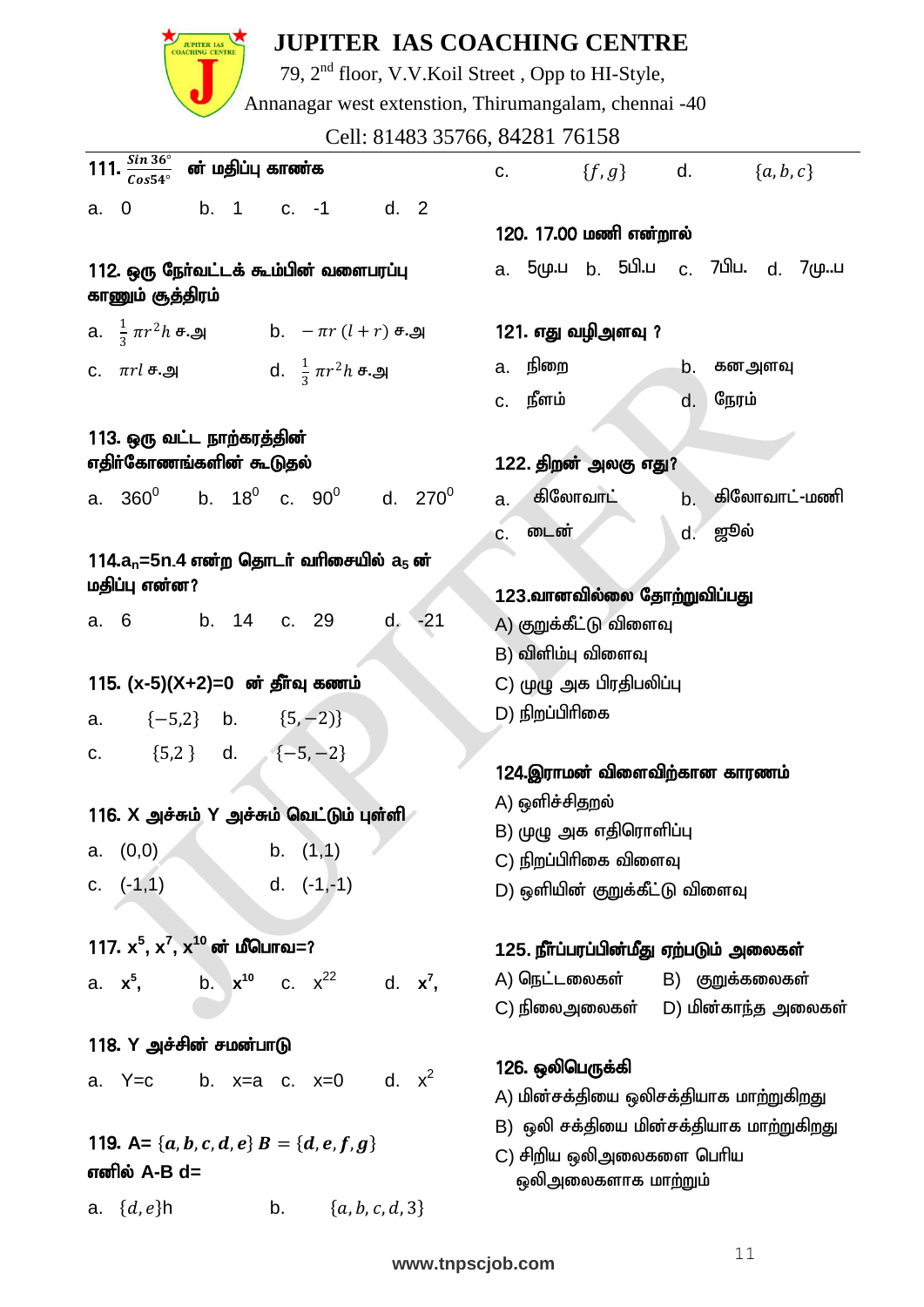

79, 2nd floor, V.V.Koil Street , Opp to HI-Style,

Annanagar west extenstion, Thirumangalam, chennai -40

| Cell: 81483 35766, 84281 76158                                        |                                                                     |  |  |  |
|-----------------------------------------------------------------------|---------------------------------------------------------------------|--|--|--|
| D) சிறிய மின் அலைகளை பெரிய மின்                                       | 134. 8O <sup>5</sup> ரிபோசோமின் அலகுகள்                             |  |  |  |
| அலைகளாக மா <u>ற்ற</u> ும்                                             | a. $2O^s$ , 6 $O^s$<br>b. $30^{\rm s}$ , $50^{\rm s}$               |  |  |  |
| 127. பாதரசத்தின் கொதிநிலை                                             | c. $40^{\circ}, 60^{\circ}$<br>d. $4O^s$ , $4O^s$                   |  |  |  |
| A) 100°C<br>B) 357°C                                                  |                                                                     |  |  |  |
| D) 100°F<br>C) $247^{\circ}$ C                                        | 135.மனித குருதியின் PH அளவு                                         |  |  |  |
|                                                                       | $8-9.5$<br>$7.3 - 7.4$<br>$\mathbf b$ .<br>a.                       |  |  |  |
| 128.குறைகடத்தி என்பதற்கு ஓா் உதாரணம்                                  | $6.9 - 7.0$<br>c. $9.5-10$<br>d.                                    |  |  |  |
| A) ஜொ்மன் சில்வா்<br>B) ஜொ்மானியம்                                    |                                                                     |  |  |  |
| C)பாஸ்பரஸ்<br>D)ஆர்சனிக்                                              | 136. எது நாளமில்லா சுரப்பி அல்ல?                                    |  |  |  |
|                                                                       | <u>உமிழ்நீா்</u><br>கணையம்<br>b.<br>a.                              |  |  |  |
| 129. தவறான இணை எது?                                                   | அட்ரீனல்<br>தைராய்டு<br>d.<br>C.                                    |  |  |  |
| செல் கட்டுப்பாளர்<br>உட்கரு<br>$\blacksquare$<br>a.                   |                                                                     |  |  |  |
| லைசோசோ <b>ம்</b><br>செல் துப்புரவாளர்<br>$\mathbf b$ .                | 137. ECG - என்பதன் விரிவாக்கம்                                      |  |  |  |
| பிளாஸ்மா சவ்வு<br>செல் எல்லையாளர்<br>$\Box$<br>$\mathbf{c}$ .         | (A) எலக்ட்ரோகாா்டியோகிராம்<br>(B) எலக்ட்ரிகல் கண்டக்டிவிட்டி கிராப் |  |  |  |
| சைட்டோபிளாசம்<br>செல்இயற்பியல்அலகு<br>$\mathbf{L}$<br>d.              |                                                                     |  |  |  |
|                                                                       | (C) எலக்ட்ரோ சா்குலேஷன் கிராப்                                      |  |  |  |
| 130. தவறானது எது                                                      | (D) இவை ஏதுமில்லை                                                   |  |  |  |
| மாலைக்கண்நோய் <b>b</b> .<br>ஸ்கா்வி<br>a.                             | 138. புரோட்டோபிளாஸ்ட் என்ற பெயரைக்                                  |  |  |  |
| மலேரியா<br>பெல்லாக்ரா<br>d.                                           | கொடுத்தவா்                                                          |  |  |  |
| c.                                                                    | ஜோஹான்ஸ் புா்கின்ஜி<br>a.                                           |  |  |  |
| 131. எய்ட்ஸ் வைரஸ் ஒரு                                                | புன்னட்<br>b.                                                       |  |  |  |
| a) பாக்டீரியோபே <u>ஜ்</u><br>b) விலங்கு வைரஸ்                         | ஹெக்கல்                                                             |  |  |  |
| c) ரெட்ரோவைரஸ்<br>d) தாவர வைரஸ்                                       | c.                                                                  |  |  |  |
|                                                                       | ஆவரி<br>d.                                                          |  |  |  |
| 132. வாஸ்குலாா் திசு அற்ற கிரிப்டோகேம்கள்<br>எனப்படும் தாவரங்கள் எவை? |                                                                     |  |  |  |
|                                                                       | 139. முடிவுநிலை கோடாள்கள் யாவை?                                     |  |  |  |
| டெரிடோபைட்டா<br>பிரையோபைட்டா<br>b.<br>a.                              | UAA, UAG, UGA<br>a.                                                 |  |  |  |
| ஜிம்னோஸ்பொ்ம்<br>ஆன்ஜியோஸ்பொ்ம்<br>d.<br>c.                           | UUA, UCA, CUA<br>b.                                                 |  |  |  |
| 133. உவா்ப்பு மண்ணில் வாழும் தாவரங்கள்                                | AAU, UGC, AUG<br>C.                                                 |  |  |  |
| ஹீலியோபைட்டுகள்<br>சீரோபைட்டுகள்<br>b.<br>a.                          | UCC, UCA, UUC<br>d.                                                 |  |  |  |
| ஹேலோபைட்டுகள்<br>ஹைட்ரோ<br>d.<br>c.                                   |                                                                     |  |  |  |
| <b>பைட்டுகள்</b>                                                      | 140. $H_3O^+$ ன் அயனியின் இணை காரம்                                 |  |  |  |

## a.  $H +$  b.  $H_2O$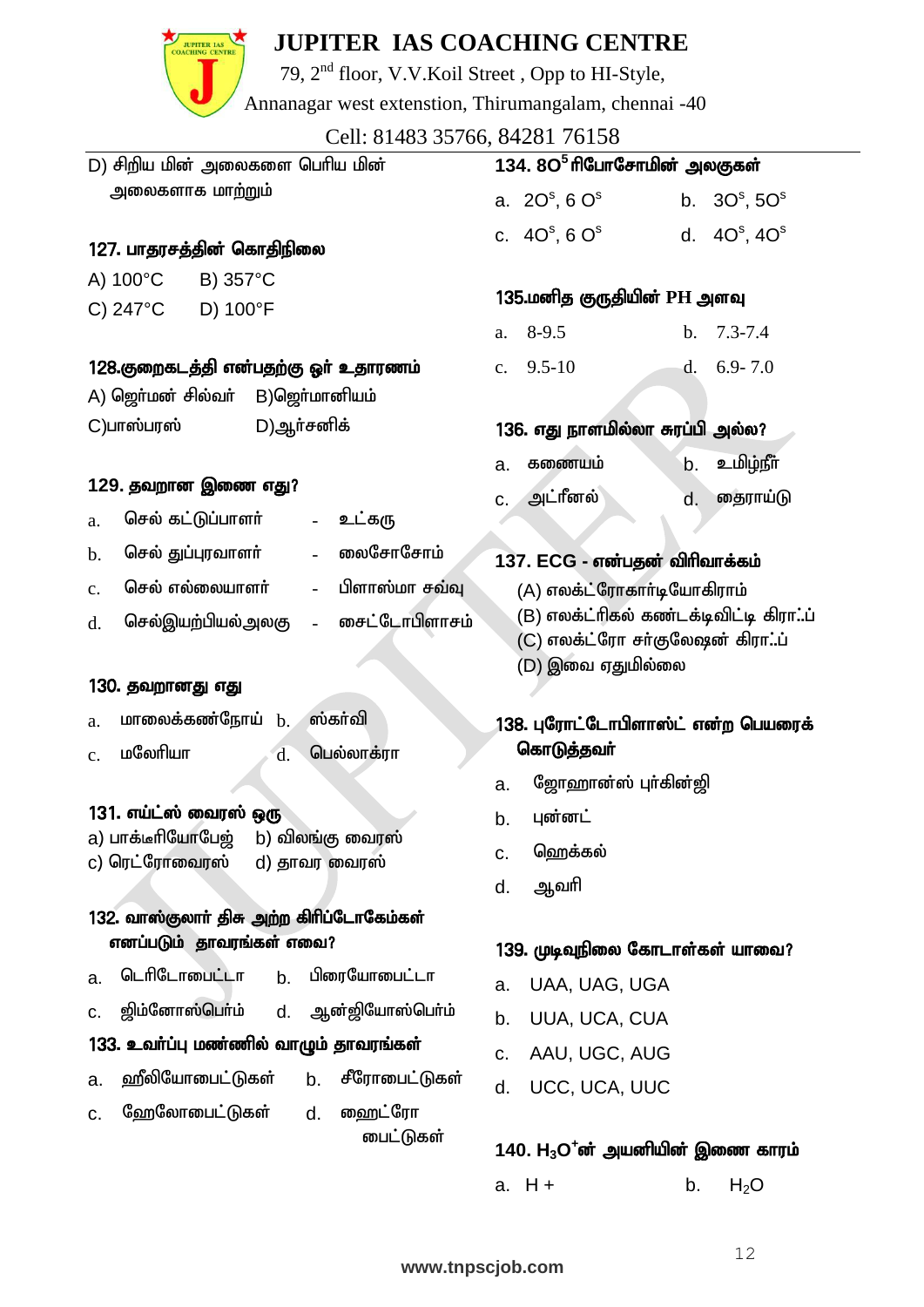| <b>JUPITER IAS</b>                                      | <b>JUPITER IAS COACHING CENTRE</b><br>79, 2 <sup>nd</sup> floor, V.V.Koil Street, Opp to HI-Style, |                                                   |             |
|---------------------------------------------------------|----------------------------------------------------------------------------------------------------|---------------------------------------------------|-------------|
|                                                         | Annanagar west extenstion, Thirumangalam, chennai -40                                              |                                                   |             |
|                                                         |                                                                                                    | Cell: 81483 35766, 84281 76158                    |             |
| c. OH <sup>-</sup>                                      | $H_2O_2$<br>d.                                                                                     | 149. ஒளியியலில் ப, v மற்று<br>கிடையே உள்ள தொடர்பு |             |
| 141. P <sup>H</sup> =7 எனில் P <sup>OH</sup> = எவ்வளவு? |                                                                                                    | A) $1 = 1 + 1$ B) 1                               |             |
|                                                         |                                                                                                    | u f v f                                           |             |
|                                                         | a. 0 b. 7 c. 14 d. 1                                                                               | C) $1 = 1 + 1$ D) $1 = 1$                         |             |
|                                                         |                                                                                                    | f u v                                             | f           |
| 142. வைரமும், கிரா்பைட்டும்                             |                                                                                                    |                                                   |             |
|                                                         | A) ஐசோமர்கள்               B) ஐஸோடோப்புகள்                                                         | 150. ஒரு வில்லையின் திறன                          |             |
|                                                         | C) புறவேற்றுமைப் படிவங்கள் D) பல்படிகள்                                                            | A) டெசிபல்                                        | $B)$ $L$ me |
|                                                         |                                                                                                    | $C)$ Lumin $\mathfrak{m}$                         | D) ஸ்       |
|                                                         | 143. புவி மேலோட்டில் மிக அதிகம் கிடைப்பவை                                                          |                                                   |             |
| a. C b. Si c. Ge d. Sn                                  |                                                                                                    |                                                   |             |
| கலவை                                                    | 144. ஆழ்கடல் மூழ்குபவர்கள் பயன்படுத்தும்                                                           |                                                   |             |
| a. N <sub>2</sub> -O <sub>2</sub>                       | b. He - $O_2$                                                                                      |                                                   |             |
| c.Ne - $O_2$                                            | d. Ar - $O_2$                                                                                      |                                                   |             |
| 145. வெள்ளியின் முக்கிய தாது எது?                       |                                                                                                    |                                                   |             |
| அர்ஜென்டைட்<br>a.                                       | ஹார்ன்வெள்ளி<br>b <sub>1</sub>                                                                     |                                                   |             |
| ரூபி வெள்ளி<br>c.                                       | ையார் கைரைட்<br>d.                                                                                 |                                                   |             |
| 146.பற்குழிகளை அடைக்கப்படும்                            | rogaeth rrogiu Ois rofuai                                                                          |                                                   |             |

#### 146.பற்குழிகளை அடைக்கப்படும் **`** ரசக்கலவையில் காணப்படும் தனிமம் எது?

a. Ag b. Cu c. Cr d. Zn

#### 147. பரிமாணம் அற்ற இயற்பியல் அளவு எது?

- a. தகைவு b. ஒப்புமை அடர்த்தி
- $c.$  அதிா்வெண்  $d.$  கோணம்

## 148. MKS & SI அளவீட்டு முறைகளில் பொதுவாகக் காணப்படாத அலகு எது?

- a. கெல்வின் b. ஆம்பியா்
- c. கேண்டிலா d. அனைத்தும்

#### **www.tnpscjob.com** 13

| 149. ஒளியியலில் ப, v மற்றும் f ஆகியவற்றிற் |  |
|--------------------------------------------|--|
| கிடையே உள்ள தொடர்பு                        |  |

| A) $1 = 1 + 1$ | B) $1 = 1$ 1 |  |
|----------------|--------------|--|
| u f v          | f u v        |  |
| C) $1 = 1 + 1$ | D) $1 = 1$ 1 |  |
| f u v          | f u v        |  |

### iO. ஒரு வில்லையி<del>ன்</del> திறன் அலகு

| A) டெசிபல்  | B) பாஸ்கல் |  |  |  |  |
|-------------|------------|--|--|--|--|
| C) டயாப்டர் | D) ஸ்டோக்  |  |  |  |  |